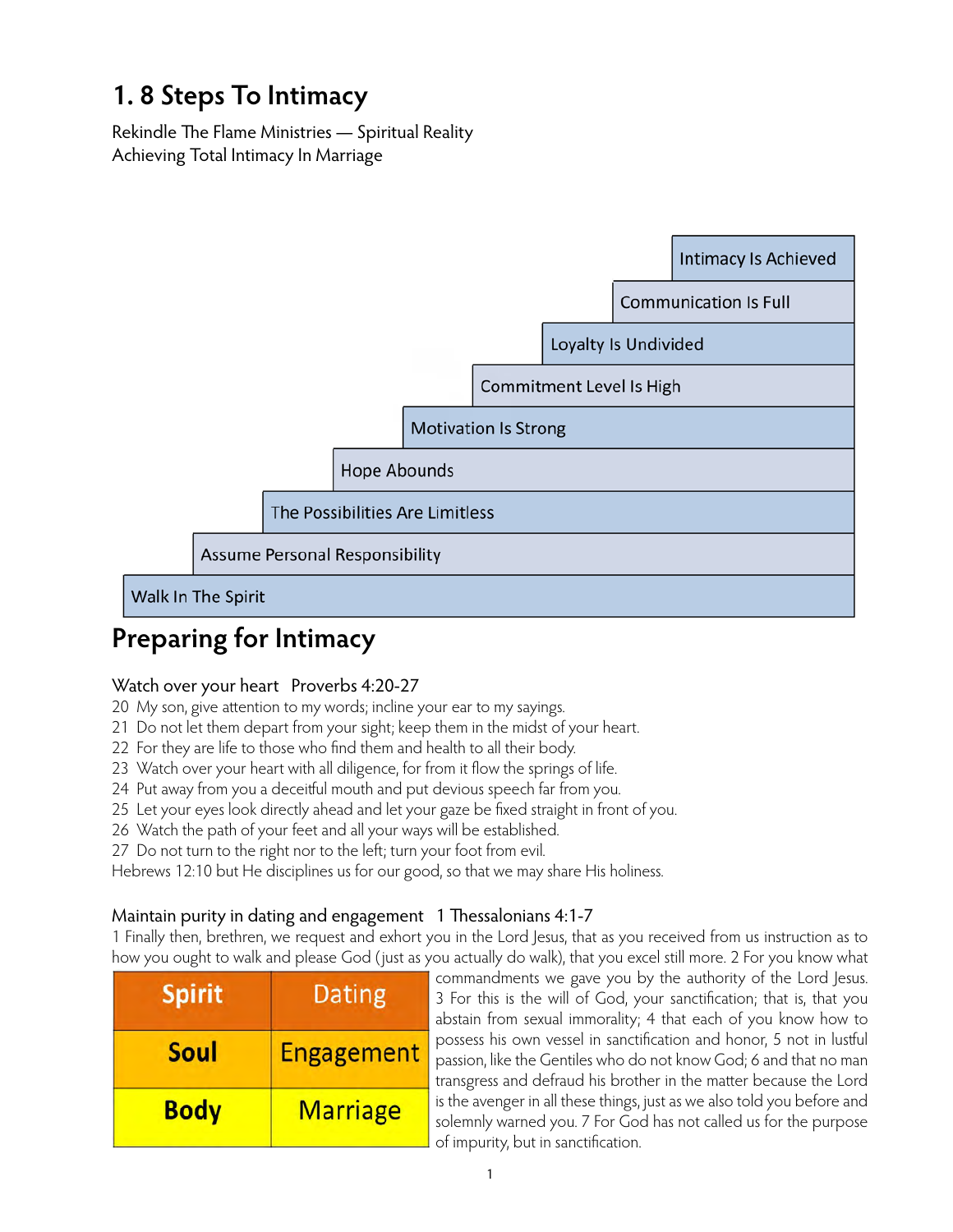## **2. Walking In The Spirit**

Rekindle The Flame Ministries — Spiritual Reality Achieving Total Intimacy In Marriage



#### Galatians 5:16-26

16 But I say, walk by the Spirit, and you will not carry out the desire of the flesh.

17 For the flesh sets its desire against the Spirit, and the Spirit against the flesh; for these are in opposition to one another, so that you may not do the things that you please.

18 But if you are led by the Spirit, you are not under the Law.

19 Now the deeds of the flesh are evident, which are: immorality, impurity, sensuality,

20 idolatry, sorcery, enmities, strife, jealousy, outbursts of anger, disputes, dissensions, factions,

21 envying, drunkenness, carousing, and things like these, of which I forewarn you, just as I have forewarned you, that those who practice such things will not inherit the kingdom of God.

22 But the fruit of the Spirit is love, joy, peace, patience, kindness, goodness, faithfulness,

23 gentleness, self-control; against such things there is no law.

24 Now those who belong to Christ Jesus have crucified the flesh with its passions and desires.

25 If we live by the Spirit, let us also walk by the Spirit.

26 Let us not become boastful, challenging one another, envying one another.

#### Ephesians 5:18-21

18 And do not get drunk with wine, for that is dissipation, but be filled with the Spirit,

19 speaking to one another in psalms and hymns and spiritual songs, singing and making melody with your heart to the Lord;

20 always giving thanks for all things in the name of our Lord Jesus Christ to God, even the Father;

21 and be subject to one another in the fear of Christ.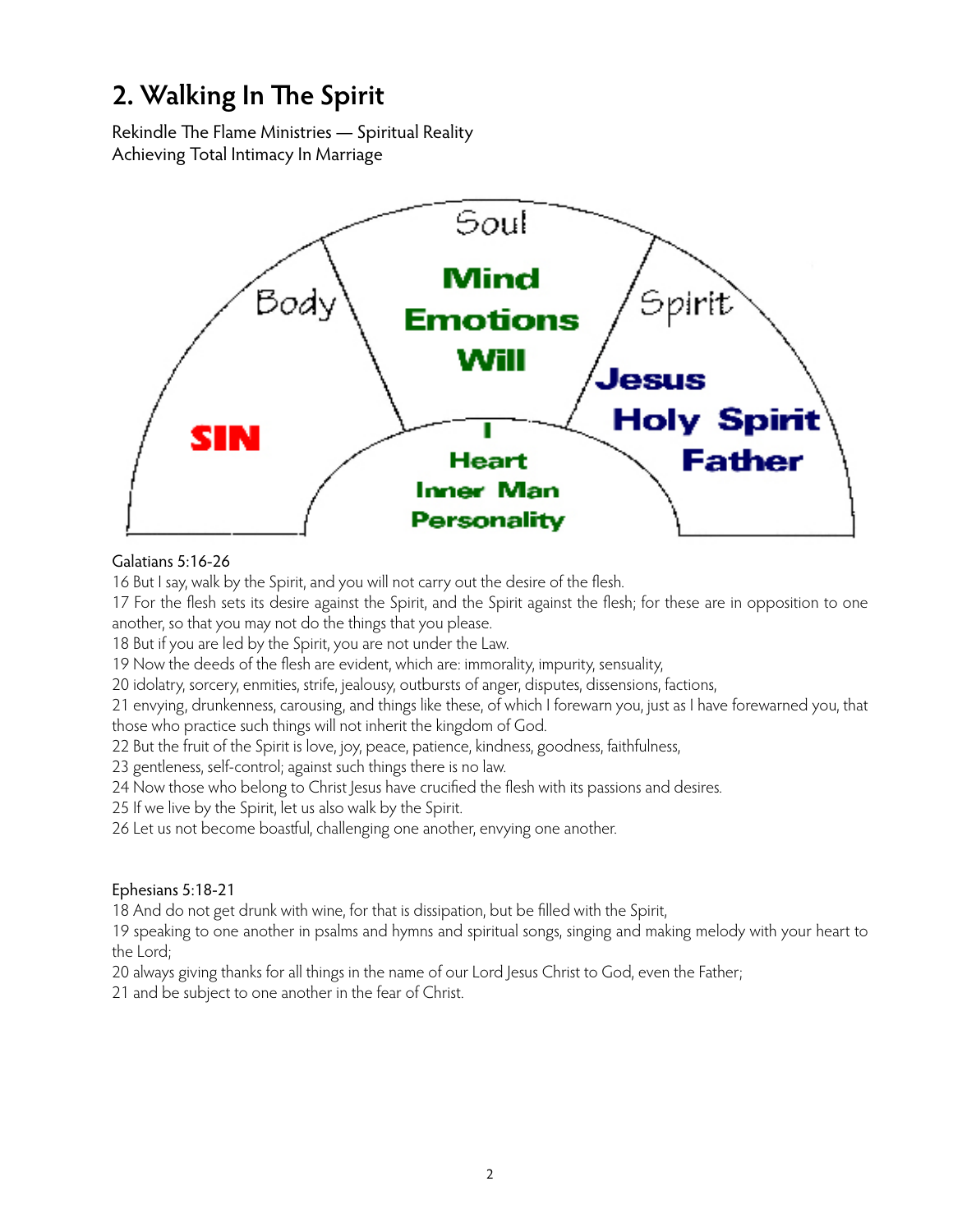# **3. Personal Responsibility In Marriage**

Rekindle The Flame Ministries — Spiritual Reality Achieving Total Intimacy In Marriage



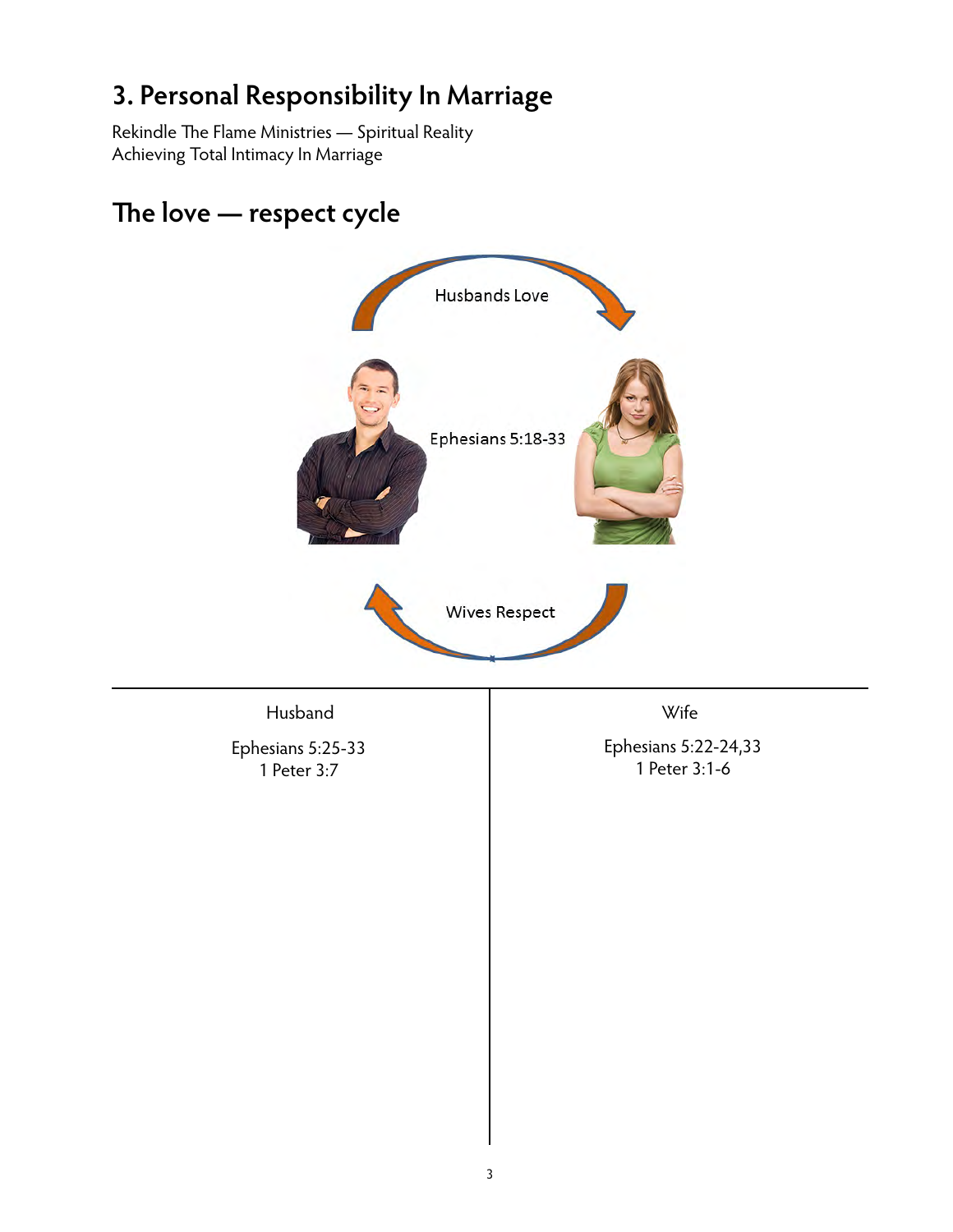#### Ephesians 5:22-33

22 Wives, be subject to your own husbands, as to the Lord. 23 For the husband is the head of the wife, as Christ also is the head of the church, He Himself being the Savior of the body. 24 But as the church is subject to Christ, so also the wives ought to be to their husbands in everything. 25 Husbands, love your wives, just as Christ also loved the church and gave Himself up for her, 26 so that He might sanctify her, having cleansed her by the washing of water with the word, 27 that He might present to Himself the church in all her glory, having no spot or wrinkle or any such thing; but that she would be holy and blameless. 28 So husbands ought also to love their own wives as their own bodies. He who loves his own wife loves himself; 29 for no one ever hated his own flesh, but nourishes and cherishes it, just as Christ also does the church, 30 because we are members of His body. 31 For this reason a man shall leave his father and mother and shall be joined to his wife, and the two shall become one flesh. 32 This mystery is great; but I am speaking with reference to Christ and the church. 33 Nevertheless, each individual among you also is to love his own wife even as himself, and the wife must see to it that she respects her husband.

#### 1 Peter 3:1-7

1 In the same way, you wives, be submissive to your own husbands so that even if any of them are disobedient to the word, they may be won without a word by the behavior of their wives, 2 as they observe your chaste and respectful behavior. 3 Your adornment must not be merely external — braiding the hair, and wearing gold jewelry, or putting on dresses; 4 but let it be the hidden person of the heart, with the imperishable quality of a gentle and quiet spirit, which is precious in the sight of God. 5 For in this way in former times the holy women also, who hoped in God, used to adorn themselves, being submissive to their own husbands; 6 just as Sarah obeyed Abraham, calling him lord, and you have become her children if you do what is right without being frightened by any fear. 7 You husbands in the same way, live with your wives in an understanding way, as with someone weaker, since she is a woman; and show her honor as a fellow heir of the grace of life, so that your prayers will not be hindered.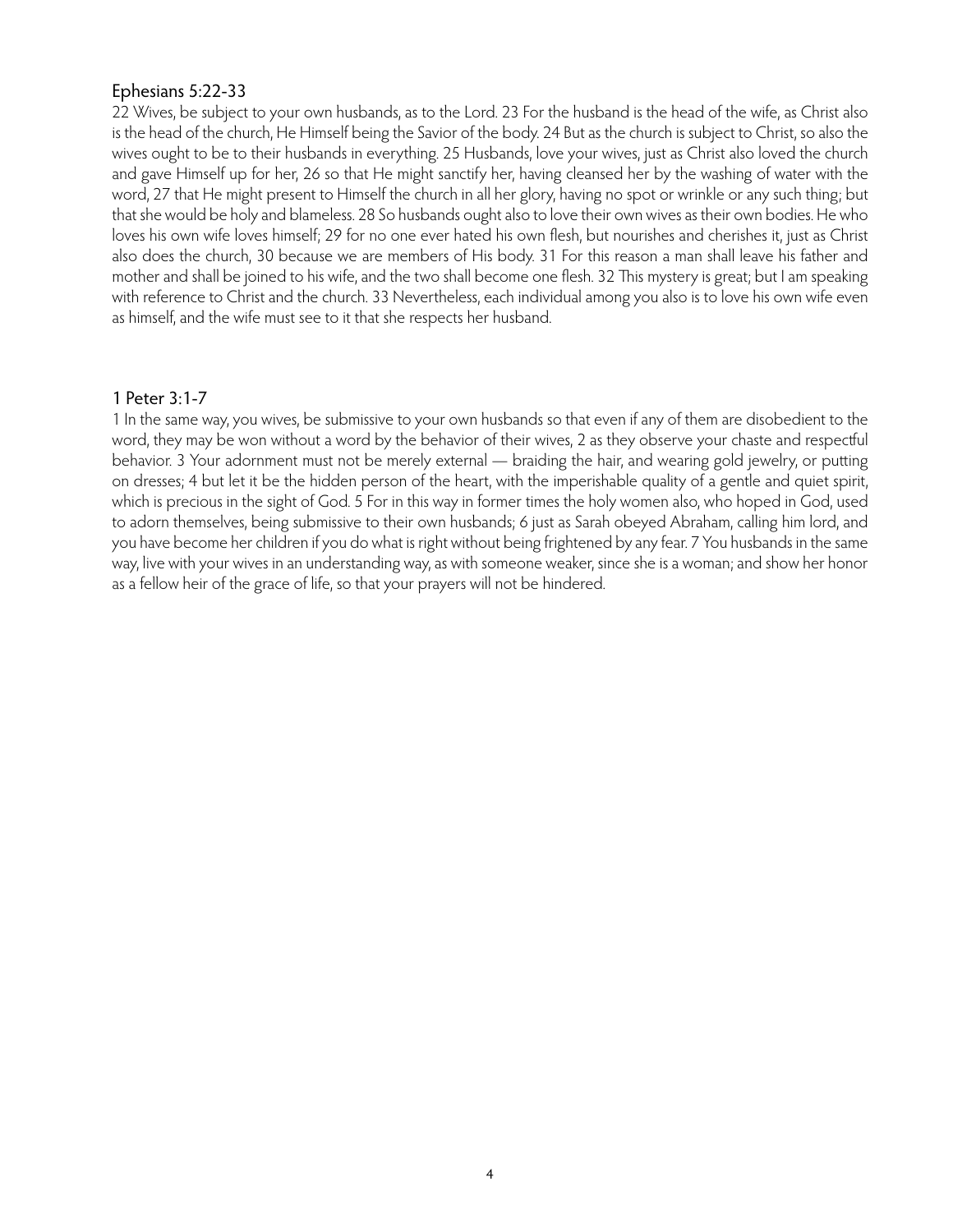# **4. God's Design For Marriage In Genesis**

#### Rekindle The Flame Ministries — Spiritual Reality Achieving Total Intimacy In Marriage

Genesis 2:18 Then the Lord God said, "It is not good for the man to be alone; I will make him a helper suitable for him." 19 Out of the ground the Lord God formed every beast of the field and every bird of the sky, and brought them to the man to see what he would call them; and whatever the man called a living creature, that was its name. 20 The man gave names to all the cattle, and to the birds of the sky, and to every beast of the field, but for Adam there was not found a helper suitable for him. 21 So the Lord God caused a deep sleep to fall upon the man, and he slept; then He took one of his ribs and closed up the flesh at that place. 22 The Lord God fashioned into a woman the rib which He had taken from the man, and brought her to the man. 23 The man said, "This is now bone of my bones, and flesh of my flesh; she shall be called Woman, because she was taken out of Man." 24 For this reason a man shall leave his father and his mother, and be joined to his wife; and they shall become one flesh. 25 And the man and his wife were both naked and were not ashamed.

1. 2. 3. 4. 5. 6.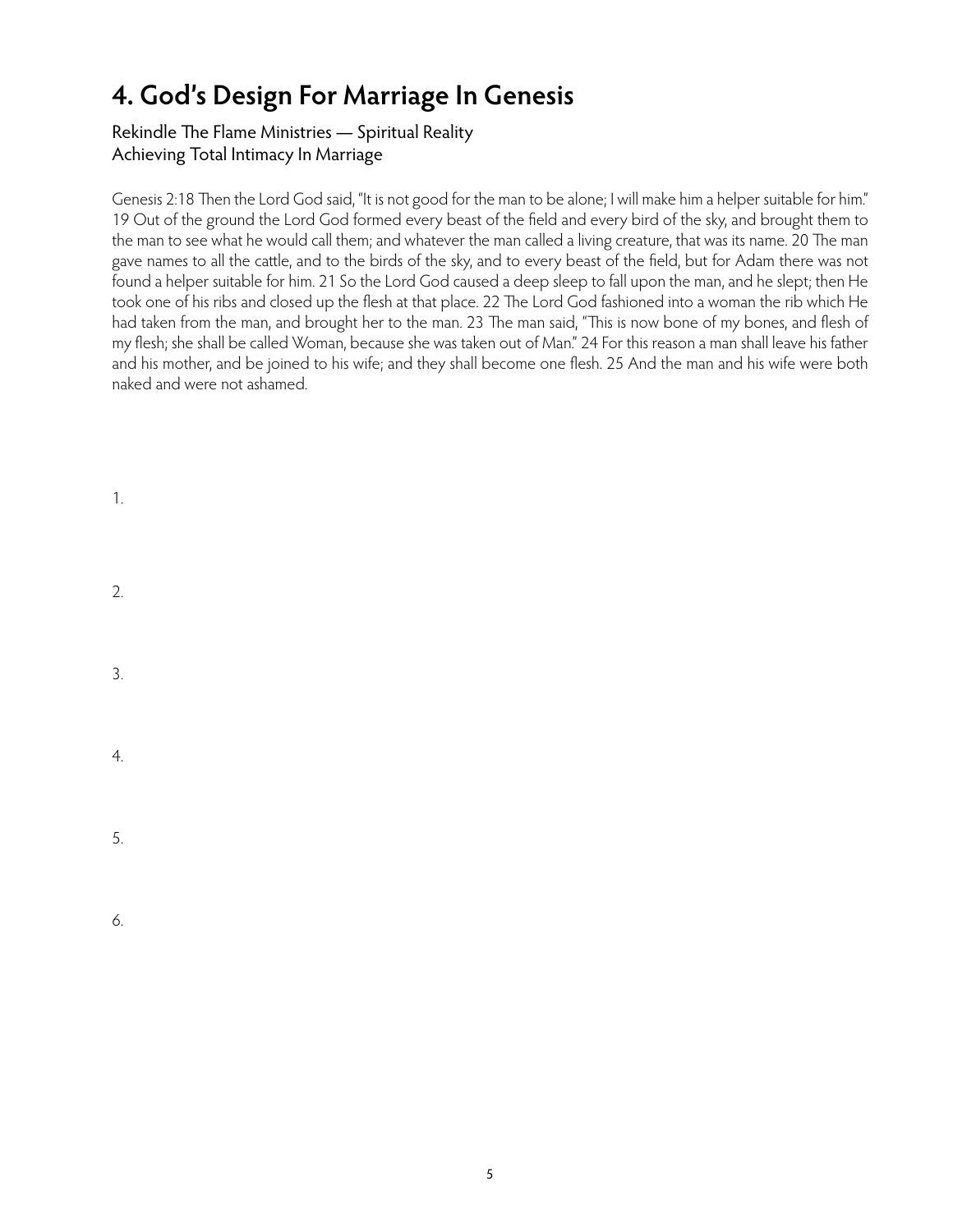# **5. Sin's Devastation**

Rekindle The Flame Ministries — Spiritual Reality Achieving Total Intimacy In Marriage

- 1. 2. 3. 4. 5.
- 6.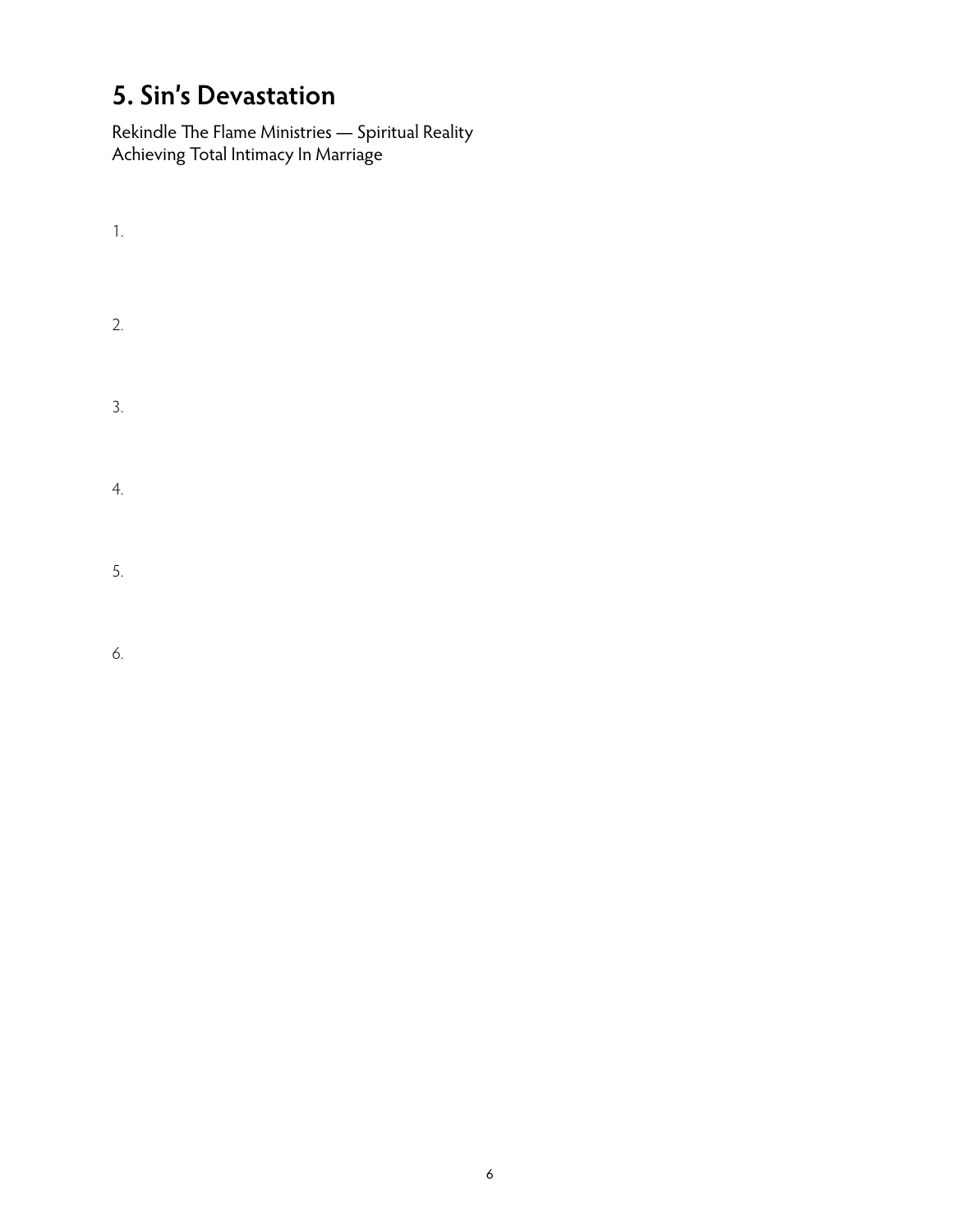### **6. A Wife's Proactive Faith**

Rekindle The Flame Ministries — Spiritual Reality Achieving Total Intimacy In Marriage

### **Divine Empowerment**

1 Peter 3:1 In the same way, you wives, be submissive to your own husbands so that even if any of them are disobedient to the word, they may be won without a word by the behavior of their wives, 2 as they observe your chaste and respectful behavior. 3 Your adornment must not be merely external — braiding the hair, and wearing gold jewelry, or putting on dresses; 4 but let it be the hidden person of the heart, with the imperishable quality of a gentle and quiet spirit, which is precious in the sight of God. 5 For in this way in former times the holy women also, who hoped in God, used to adorn themselves, being submissive to their own husbands; 6 just as Sarah obeyed Abraham, calling him lord, and you have become her children if you do what is right without being frightened by any fear.

### **Intercessory Prayer**

Ephesians 1:15 For this reason I too, having heard of the faith in the Lord Jesus which exists among you and your love for all the saints, 16 do not cease giving thanks for you, while making mention of you in my prayers; 17 that the God of our Lord Jesus Christ, the Father of glory, may give to you a spirit of wisdom and of revelation in the knowledge of Him. 18 I pray that the eyes of your heart may be enlightened, so that you will know what is the hope of His calling, what are the riches of the glory of His inheritance in the saints, 19 and what is the surpassing greatness of His power toward us who believe. These are in accordance with the working of the strength of His might 20 which He brought about in Christ, when He raised Him from the dead and seated Him at His right hand in the heavenly places, 21 far above all rule and authority and power and dominion, and every name that is named, not only in this age but also in the one to come.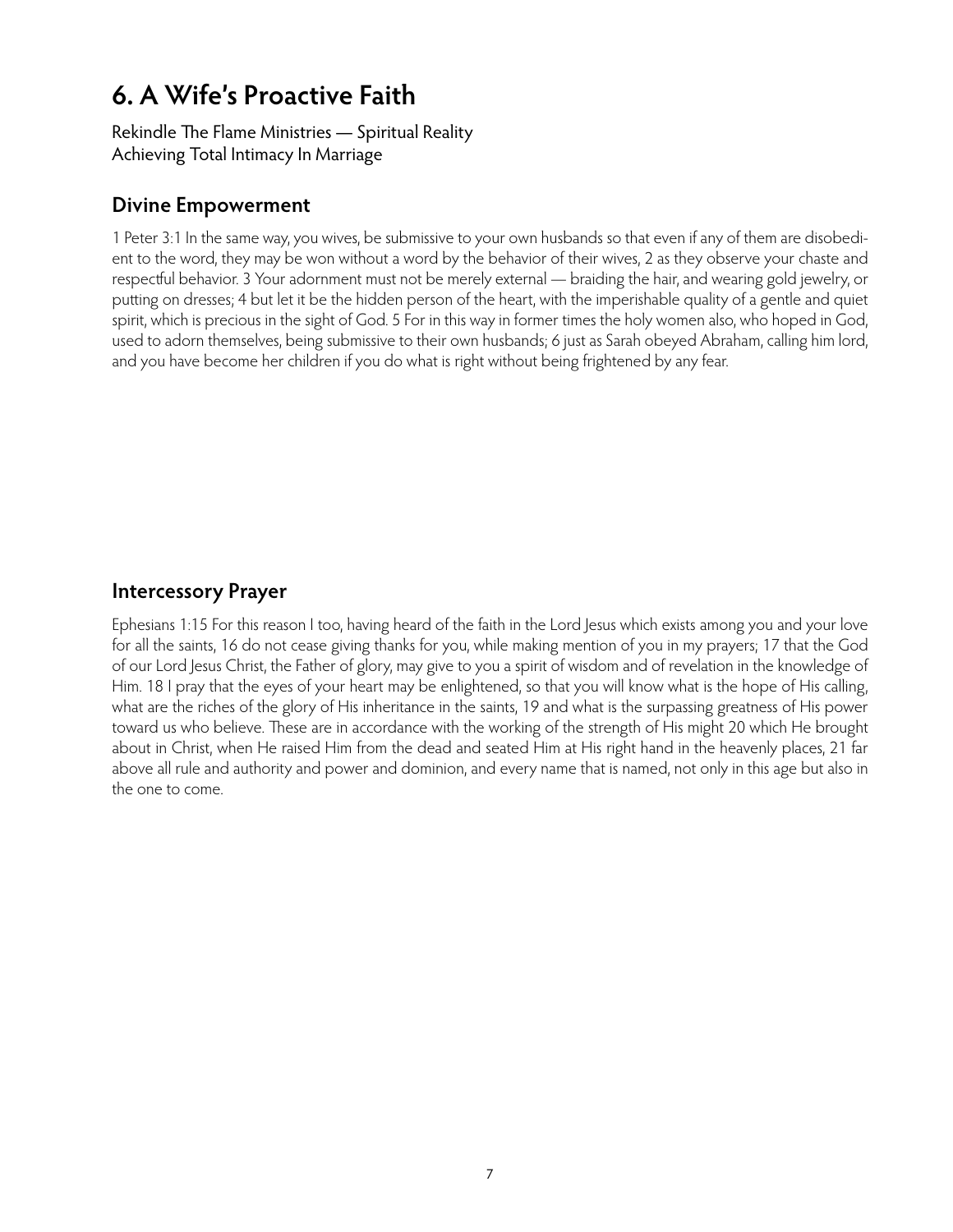Ephesians 3:14 For this reason I bow my knees before the Father, 15 from whom every family in heaven and on earth derives its name, 16 that He would grant you, according to the riches of His glory, to be strengthened with power through His Spirit in the inner man, 17 so that Christ may dwell in your hearts through faith; and that you, being rooted and grounded in love, 18 may be able to comprehend with all the saints what is the breadth and length and height and depth, 19 and to know the love of Christ which surpasses knowledge, that you may be filled up to all the fullness of God.

Philippians 1:9 And this I pray, that your love may abound still more and more in real knowledge and all discernment, 10 so that you may approve the things that are excellent, in order to be sincere and blameless until the day of Christ; 11 having been filled with the fruit of righteousness which comes through Jesus Christ, to the glory and praise of God.

Colossians 1:9 For this reason also, since the day we heard of it, we have not ceased to pray for you and to ask that you may be filled with the knowledge of His will in all spiritual wisdom and understanding, 10 so that you will walk in a manner worthy of the Lord, to please Him in all respects, bearing fruit in every good work and increasing in the knowledge of God; 11 strengthened with all power, according to His glorious might, for the attaining of all steadfastness and patience; joyously 12 giving thanks to the Father, who has qualified us to share in the inheritance of the saints in Light.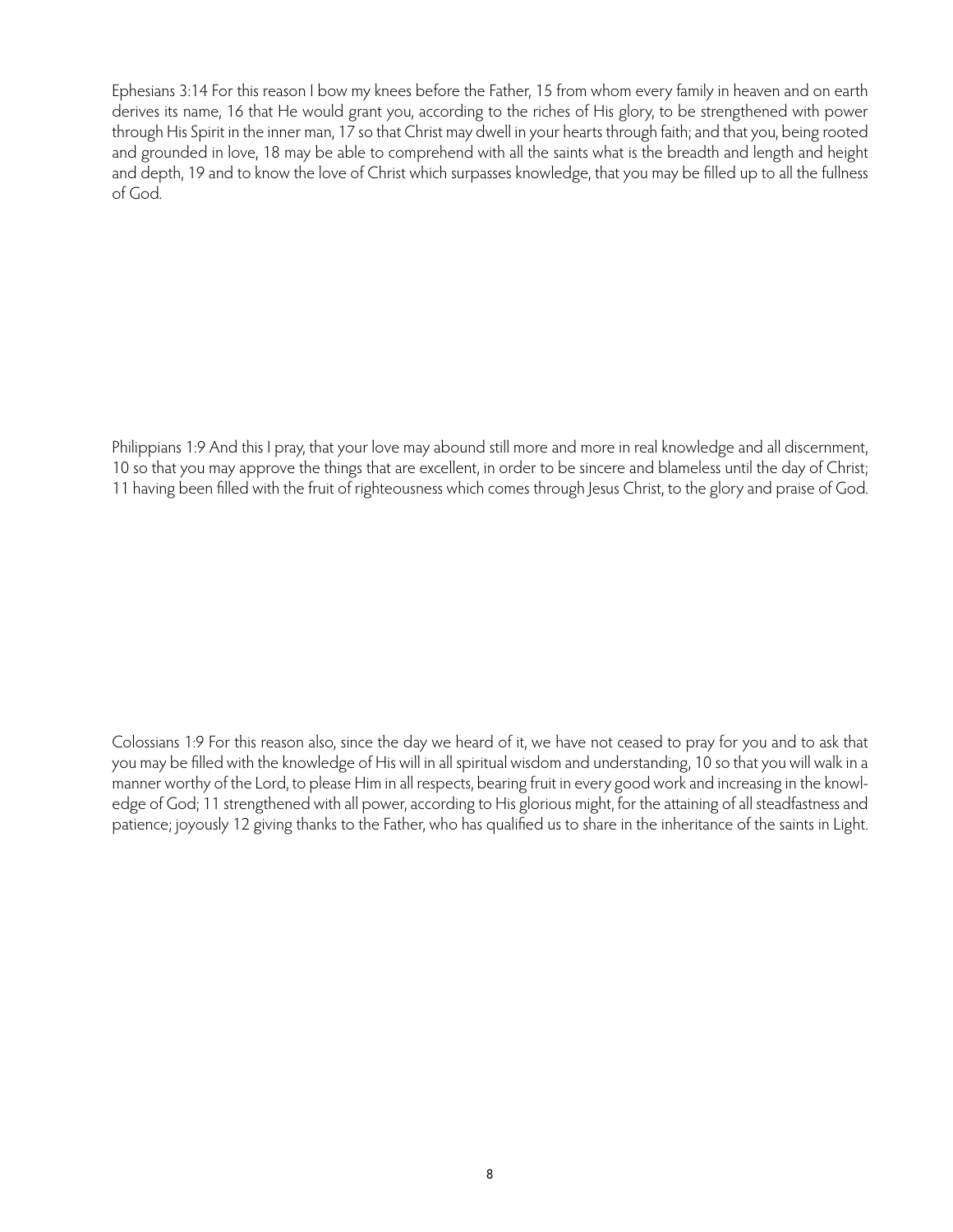# **7. Absolute Surrender - The Key**

Rekindle The Flame Ministries — Spiritual Reality Achieving Total Intimacy In Marriage

### Galatians 3

1 You foolish Galatians, who has bewitched you, before whose eyes Jesus Christ was publicly portrayed as crucified?

2 This is the only thing I want to find out from you: did you receive the Spirit by the works of the Law, or by hearing with faith?

3 Are you so foolish? Having begun by the Spirit, are you now being perfected by the flesh?

### Psalm 62

5 My soul, wait in silence for God only, for my hope (expectation) is from Him.

- 6 He only is my rock and my salvation, my stronghold; I shall not be shaken.
- 7 On God my salvation and my glory rest; the rock of my strength, my refuge is in God.

8 Trust in Him at all times, O people; pour out your heart before Him; God is a refuge for us. Selah.

No one falls in love by choice, it is by CHANCE.

No one stays in love by chance, it is by WORK.

And no one falls out of love by chance, it is by CHOICE.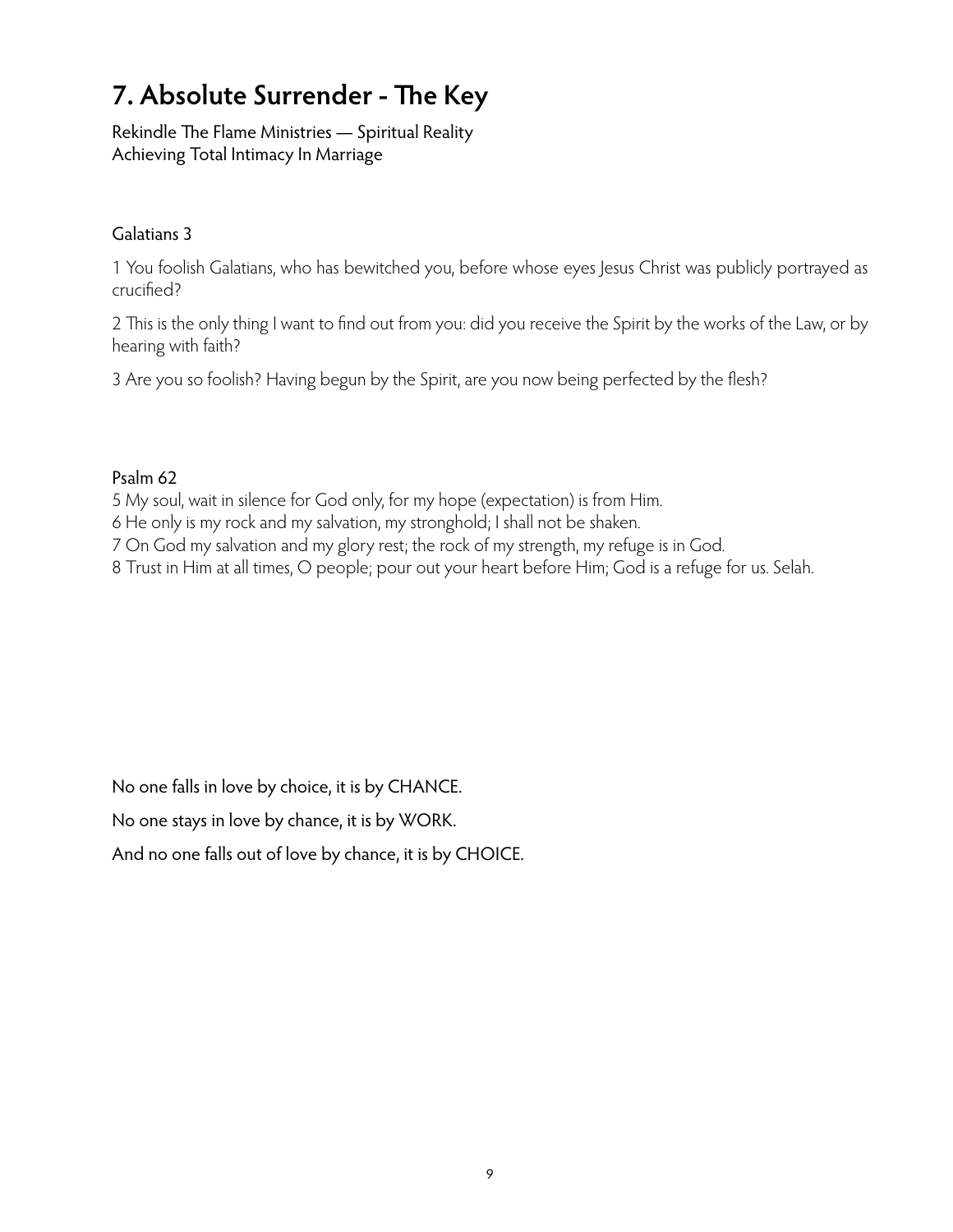### **8. Giving & Receiving In Marriage**

Rekindle The Flame Ministries — Spiritual Reality Achieving Total Intimacy In Marriage

• Learning what things are meaningful to each other and finding ways to provide them.

• Growing to know, accept, and honor each other's values.

• Identifying and fulfilling each other's needs.

Relevant scripture: 1 Corinthians 7:1-5; Colossians 3:19; 4:6; Philippians 2:1-11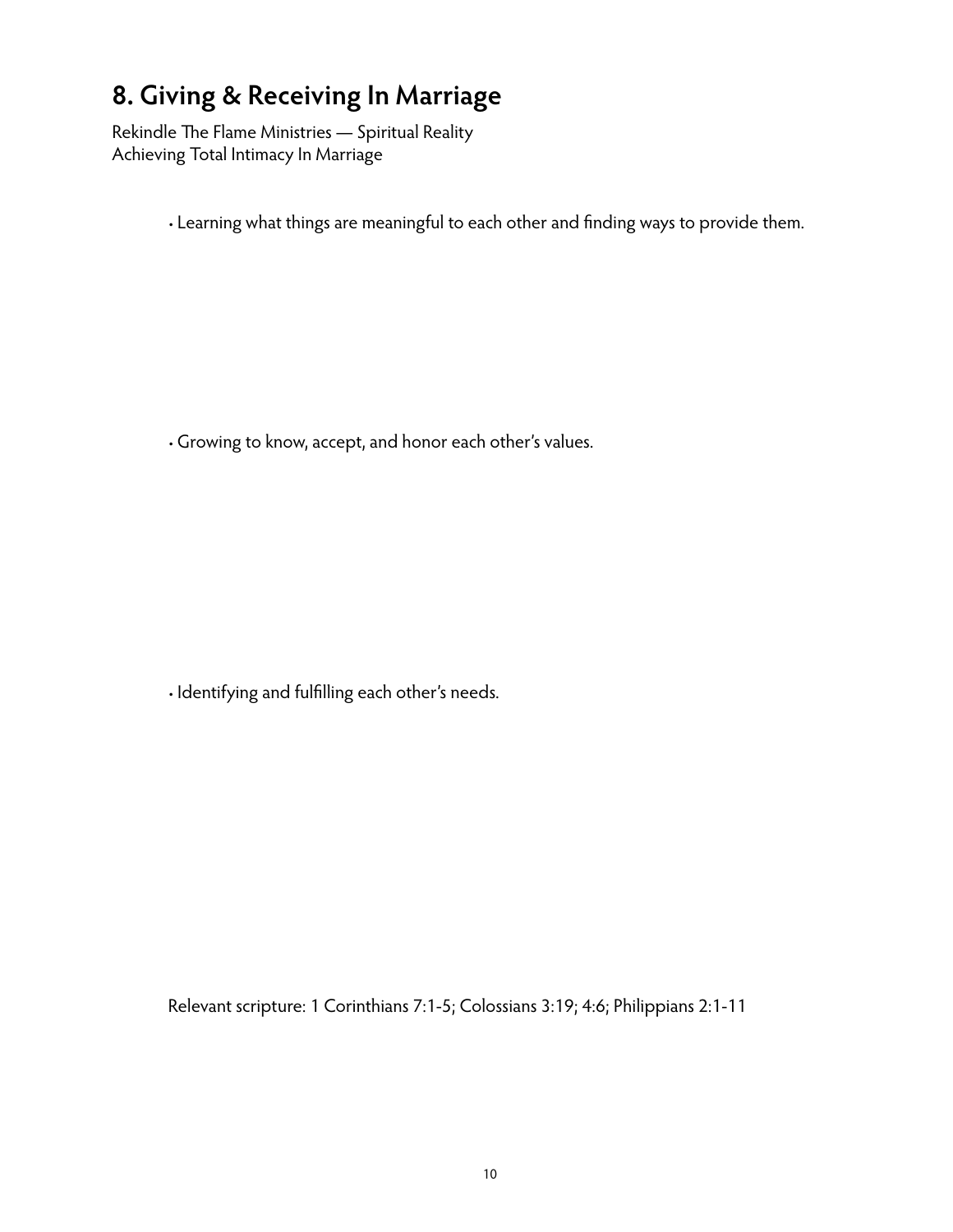## **9. What A Woman Wants To Receive**

Rekindle The Flame Ministries — Spiritual Reality Achieving Total Intimacy In Marriage

| <b>Actions</b>       | <b>Attitudes</b>                                                                                                      |
|----------------------|-----------------------------------------------------------------------------------------------------------------------|
| Affection            | Appreciation for her activities - To<br>know he feels that what she does is<br>as important as what he does.          |
| Conversation         |                                                                                                                       |
| Honesty and openness | Validation for her thoughts - To<br>know that he feels that her ideas<br>and opinions carry as much weight<br>as his. |

Financial support

Family Commitment

Acceptance of her emotions - To know that her feelings of happiness and well being are as important to him as his feelings.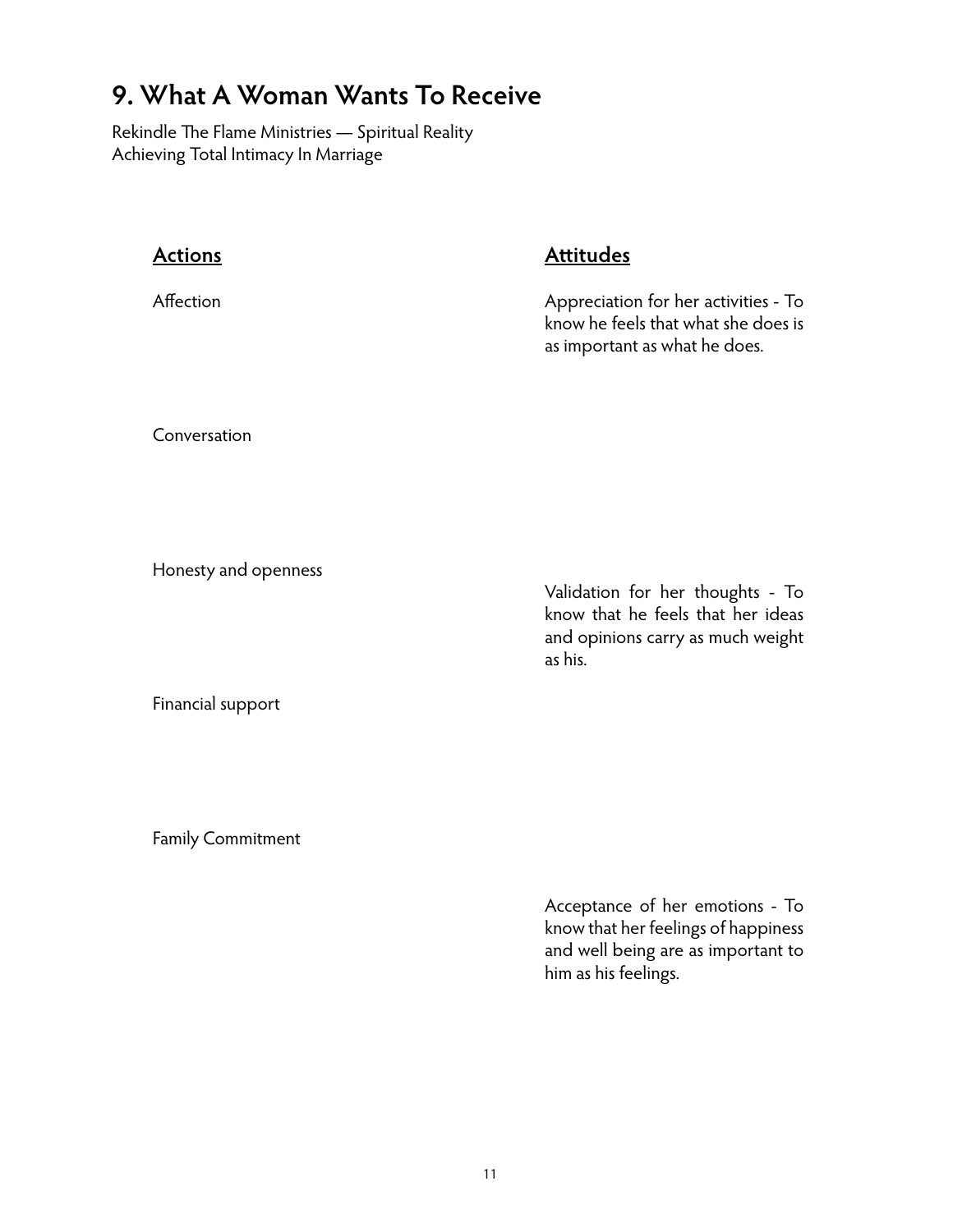# **10. What A Woman Needs To Give**

Rekindle The Flame Ministries — Spiritual Reality Achieving Total Intimacy In Marriage

| Sexual fulfillment         | Acceptance -                                                                                                                                                                                                                                                                                                                                                                                                           |
|----------------------------|------------------------------------------------------------------------------------------------------------------------------------------------------------------------------------------------------------------------------------------------------------------------------------------------------------------------------------------------------------------------------------------------------------------------|
|                            | Romans 15:7<br>Therefore, accept one another, just as Christ also<br>accepted us to the glory of God.                                                                                                                                                                                                                                                                                                                  |
| Recreational companionship | Admiration/Respect -                                                                                                                                                                                                                                                                                                                                                                                                   |
| An attractive spouse       | I Peter 3:1<br>In the same way, you wives, be submissive to your own<br>husbands so that even if any of them are disobedient<br>to the word, they may be won without a word by the<br>behavior of their wives, as they observe your chaste and<br>respectful behavior.                                                                                                                                                 |
| Domestic support           | I Peter 3:8,9<br>To sum up, all of you be harmonious, sympathetic,<br>brotherly, kindhearted, and humble in spirit; not returning<br>evil for evil or insult for insult, but giving a blessing<br>instead; for you were called for the very purpose that<br>you might inherit a blessing.                                                                                                                              |
|                            | Affection -                                                                                                                                                                                                                                                                                                                                                                                                            |
| Admiration                 | Genesis 2:24,25<br>For this reason a man shall leave his father and his mother,<br>and be joined to his wife; and they shall become one<br>flesh. And the man and his wife were both naked and<br>were not ashamed.                                                                                                                                                                                                    |
|                            | 1 Corinthians 7:4,5<br>The wife does not have authority over her own body,<br>but the husband does; and likewise also the husband<br>does not have authority over his own body, but the wife<br>does. Stop depriving one another, except by agreement<br>for a time, so that you may devote yourselves to prayer,<br>and come together again so that Satan will not tempt<br>you because of your lack of self-control. |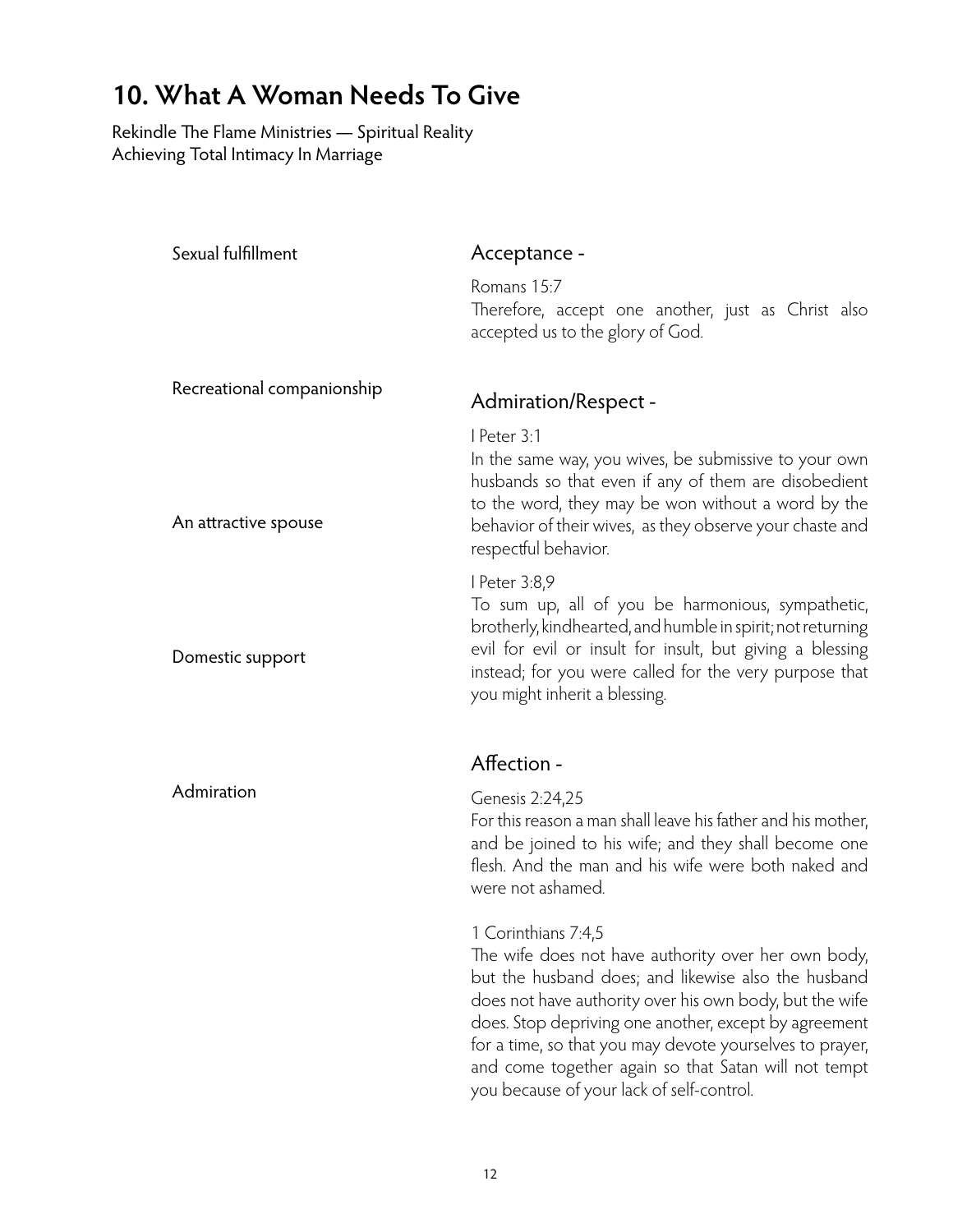## **11. What A Man Wants To Receive**

Rekindle The Flame Ministries — Spiritual Reality Achieving Total Intimacy In Marriage

> Sex - when there is plenty of physical intimacy he knows he is accepted, validated, affirmed, secure, etc. For a man that is the most important basis for communication.

Whatever - anything else you have in mind is fine.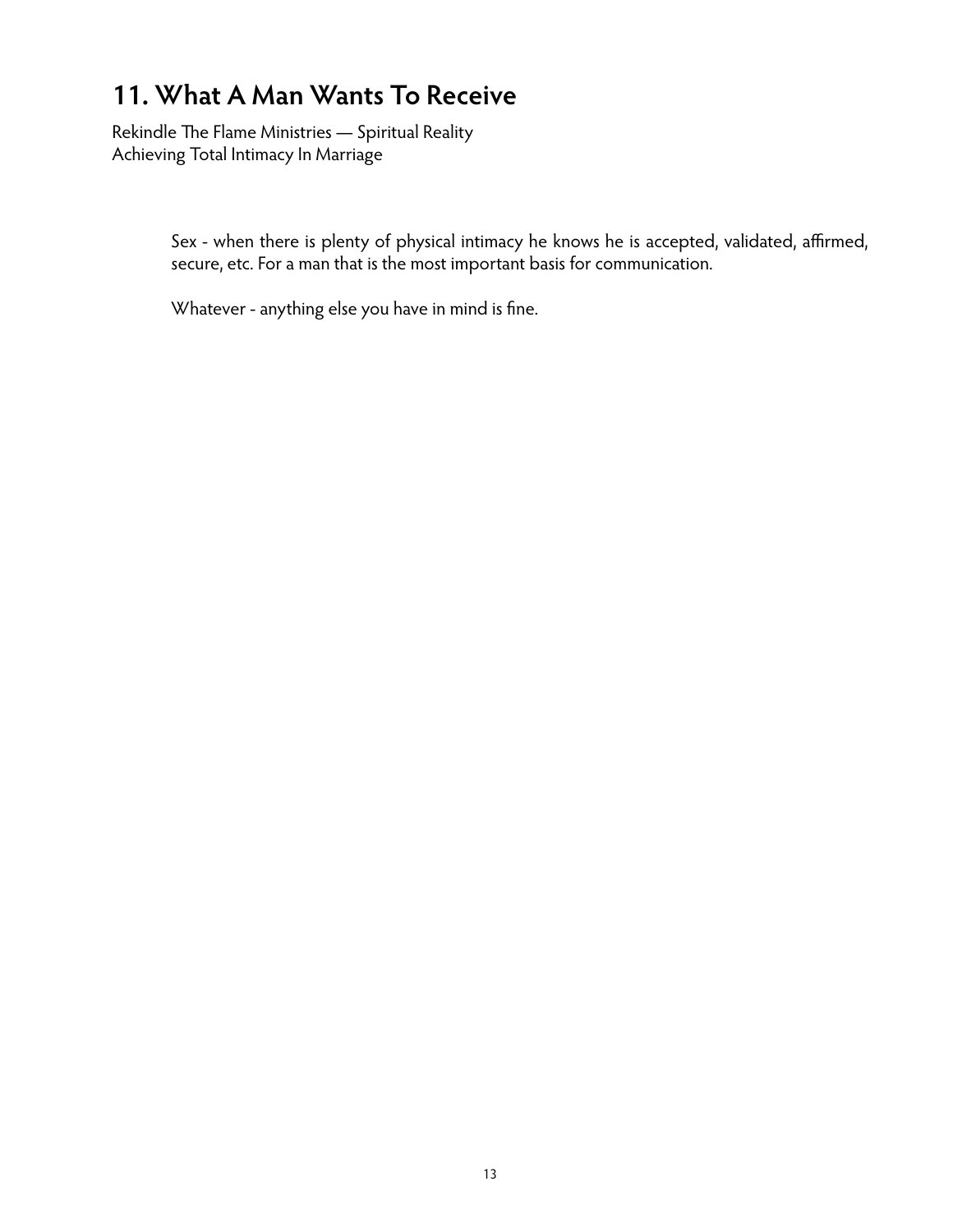# **12. What A Man Needs To Give**

Rekindle The Flame Ministries — Spiritual Reality Achieving Total Intimacy In Marriage

Himself - he must see himself as blended with his wife to where his definition of "me" is "us".

Lots of thought - slow down and think about how she's feeling, when the last time was you complimented her for anything, when the last time was you surprised her with something she thinks is romantic?

Time - the most valuable resource, therefore the most meaningful gift.